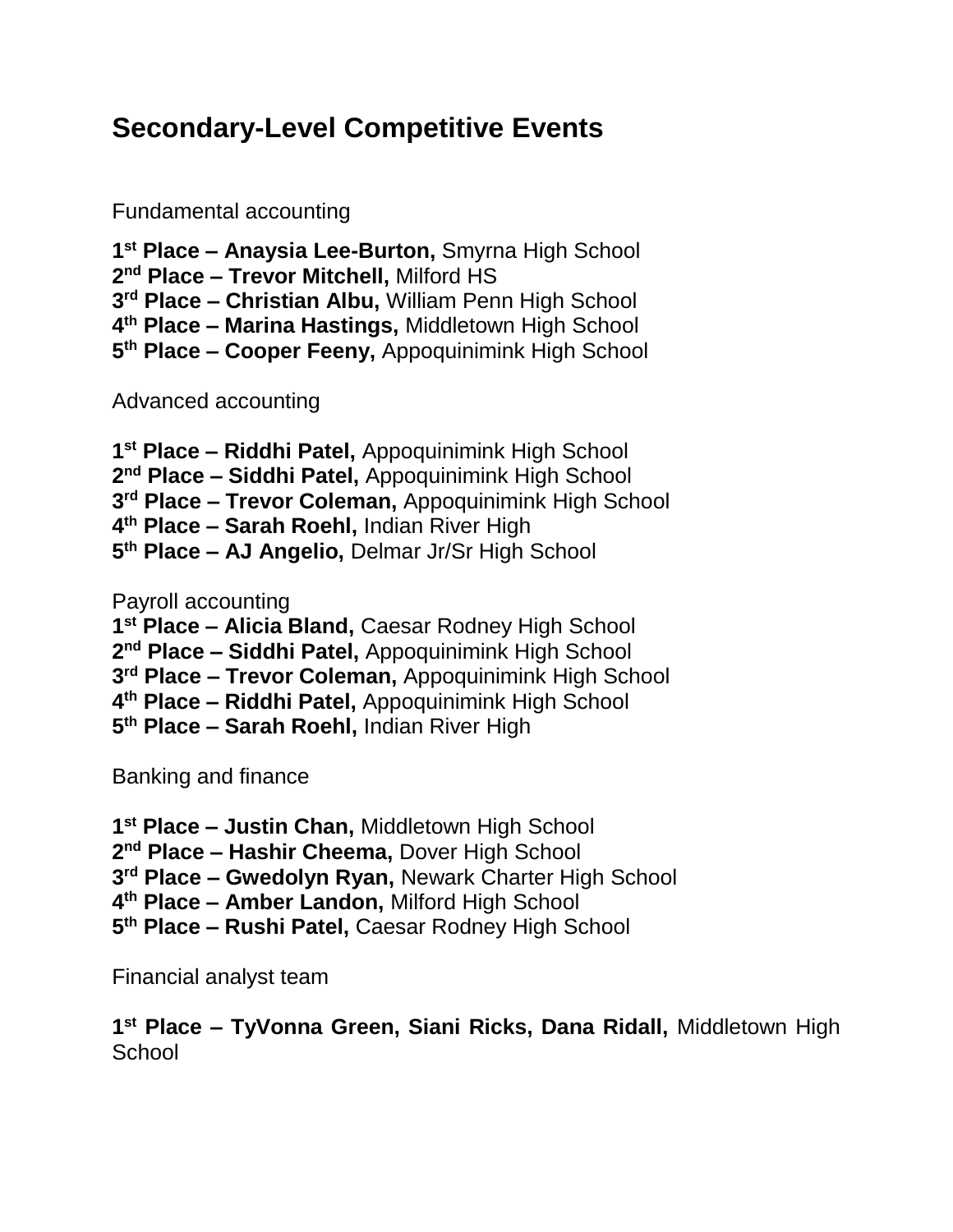**nd Place – Danielle Schumacher, Ayanna Cannon, Elvis Perez-Mazariegos, Raven West,** Seaford Senior High School

Economic research individual

 **st Place – Justin Chan,** Middletown High School **nd Place – Isabel Koval,** Delmar Jr/Sr High School **rd Place – Marley Fishburn,** Seaford Senior High School

Economic research team

 **st Place – Rohan Kanchana, Mathias Heider,** Newark Charter High **School** 

 **nd Place – Brian Saxon, Ethan Lang, Trevor Mitchell, James Stangl,**  Milford High School

Personal finance management

 **st Place – Anthony Buscemi,** Smyrna High School **nd Place – Jaden Cahoon,** Appoquinimink High School **rd Place – Karina Hallett,** Middletown High School **th Place – Suveer Ganta,** Odyssey Charter School **th Place – Tori Noon,** Sussex Technical High School

Fundamental word processing

**st Place –Anna Dai,** Caesar Rodney High School

**nd Place – Ariana Ayala,** Smyrna High School

**rd Place – Samantha Ahrem,** Smyrna High School

**th Place – Elisa Huang,** Newark High School

**th Place – Diamond McClellan,** Christiana High School

Intermediate word processing

 **st Place – Amy Caceres,** Delcastle Technical High School nd **Place – Alan Castro,** Delcastle Technical High School

Advanced word processing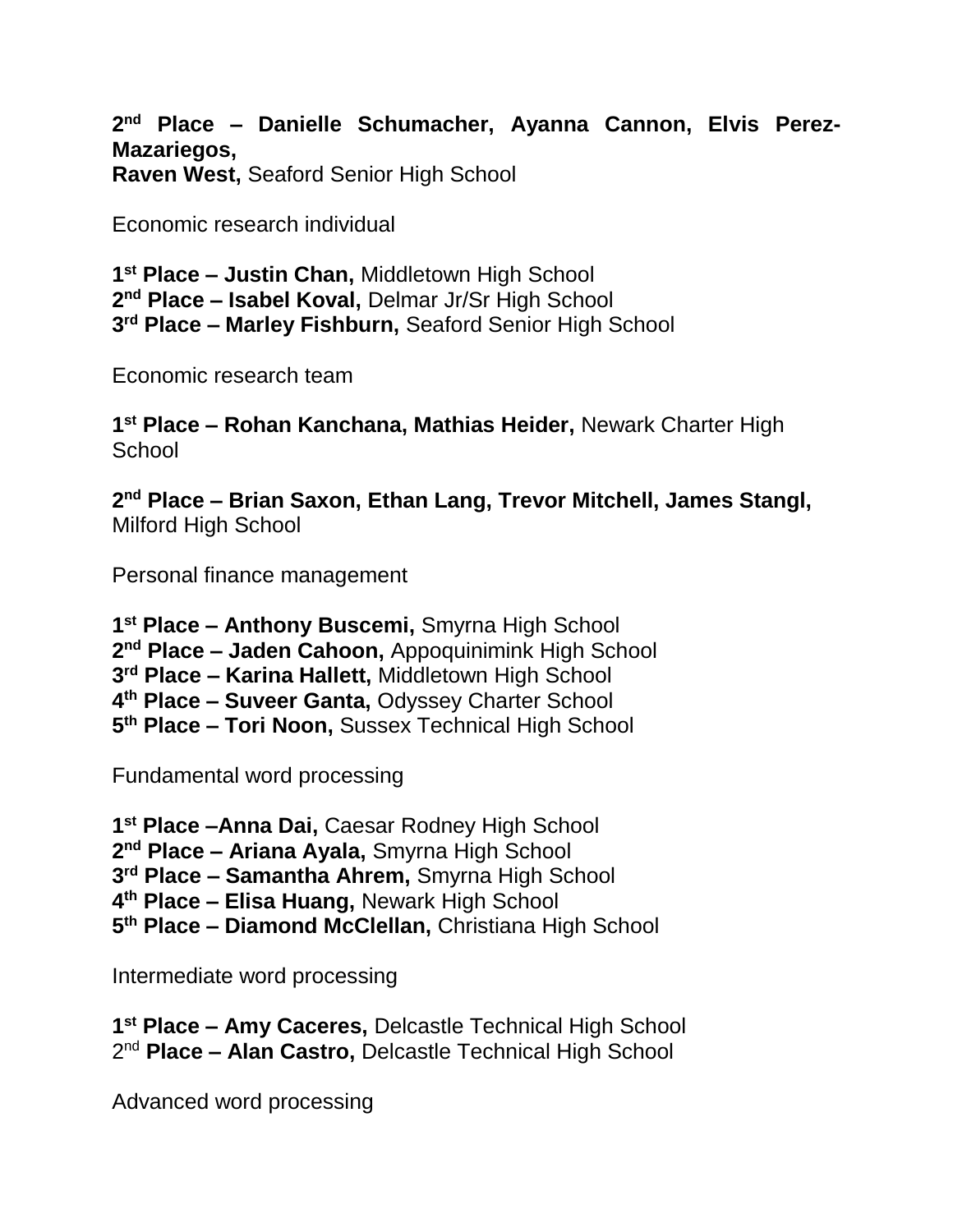**st Place – Deanjani Harjianto,** Middletown High School **nd Place – Neha Kumar,** Caesar Rodney High School **rd Place – Kaley Aldrich,** Lake Forest High School **th Place – Jacob Adkins,** Delmar Jr/Sr High school

Integrated Office applications

 **st Place – Adriana Prado-Burris,** Smyrna High School **nd Place – Parth Patel,** Delmar Senior High School **rd Place – Griffin Martinez,** Lake Forest High School

Basic Office systems and procedures

 **st Place – Britany Kalb,** Smyrna High School **nd Place – Lauren Betcon,** Milford High School

Fundamental spreadsheet applications

 **st Place – Jonathan Manio,** Newark Charter High School **nd Place – Joseph Rose,** Sussex Central High School **rd Place – Hailey Sullenberger,** Smyrna High School **th Place – Amber Landon,** Milford High School **th Place – Catherine Osinubi,** Newark High School

Advanced spreadsheet applications

 **st Place – Brianna Riggi,** Lake Forest High School **nd Place – Jill Ballard,** Smyrna High School **rd Place – Malav Patel,** Caesar Rodney High School **th Place – Jacob Adkins,** Delmar Jr/Sr High School

Database applications

 **st Place – Rebecca Gibson,** Smyrna High School **nd Place – Lamar Elam,** Smyrna High School

Medical office procedures

**st Place – Collin Bowers,** Middletown High School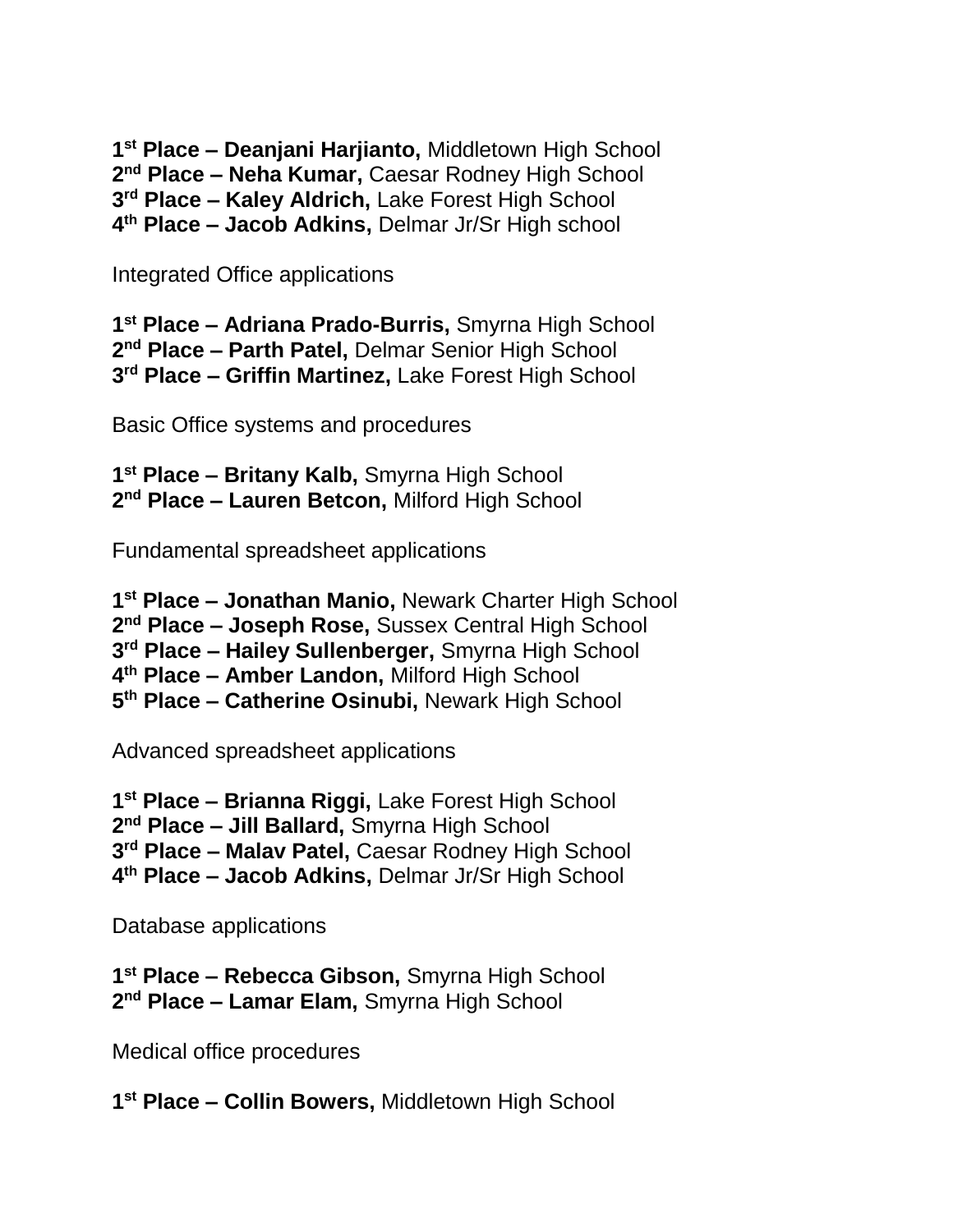**nd Place – Kate Timmons,** Indian River High School **rd Place – Iman Khan,** Appoquinimink High School

Administrative support team

 **st Place – Aaron Cave, Arya Das, David Koval, Christian Layton,** Delmar Senior High School **nd Place – Hailey Sullenberger, Phoebe Lauro, Adriana Prado-Burris,**  Smyrna High School

Admin support research individual

 **st Place – Lauren Iglio,** Smyrna High School **nd Place –David Koval,** Delmar Jr/Sr High School **rd Place – Morgan Fletcher,** Delmar Jr/Sr High School

Business law and ethics

 **st Place – Ethan Lang,** Middletown High School **nd Place – Robert McNelis,** Newark High School **rd Place – Wepare Abdulai,** Dover High School **th Place – Morgan Bomhart,** Indian River High School **th Place – Chijindu Ogbunamiri,** Middletown High School

Computer network technology

 **st Place – Matthew McLauglin,** Sussex Tech **nd Place – Gorkem Ekizoglu,** Seaford High School

PC servicing and troubleshooting

 **st Place – Caleb Davis,** Newark Charter High School **nd Place – Gorkem Ekizoglu,** Seaford High School **rd Place – Nolan Baker,** Newark Charter High School **th Place –Grant LaChance,** Sussex Tech High School **th Place – Brian Rui,** Appoquinimink High School

Computer security

**st Place – Noah Rossi,** Newark Charter High School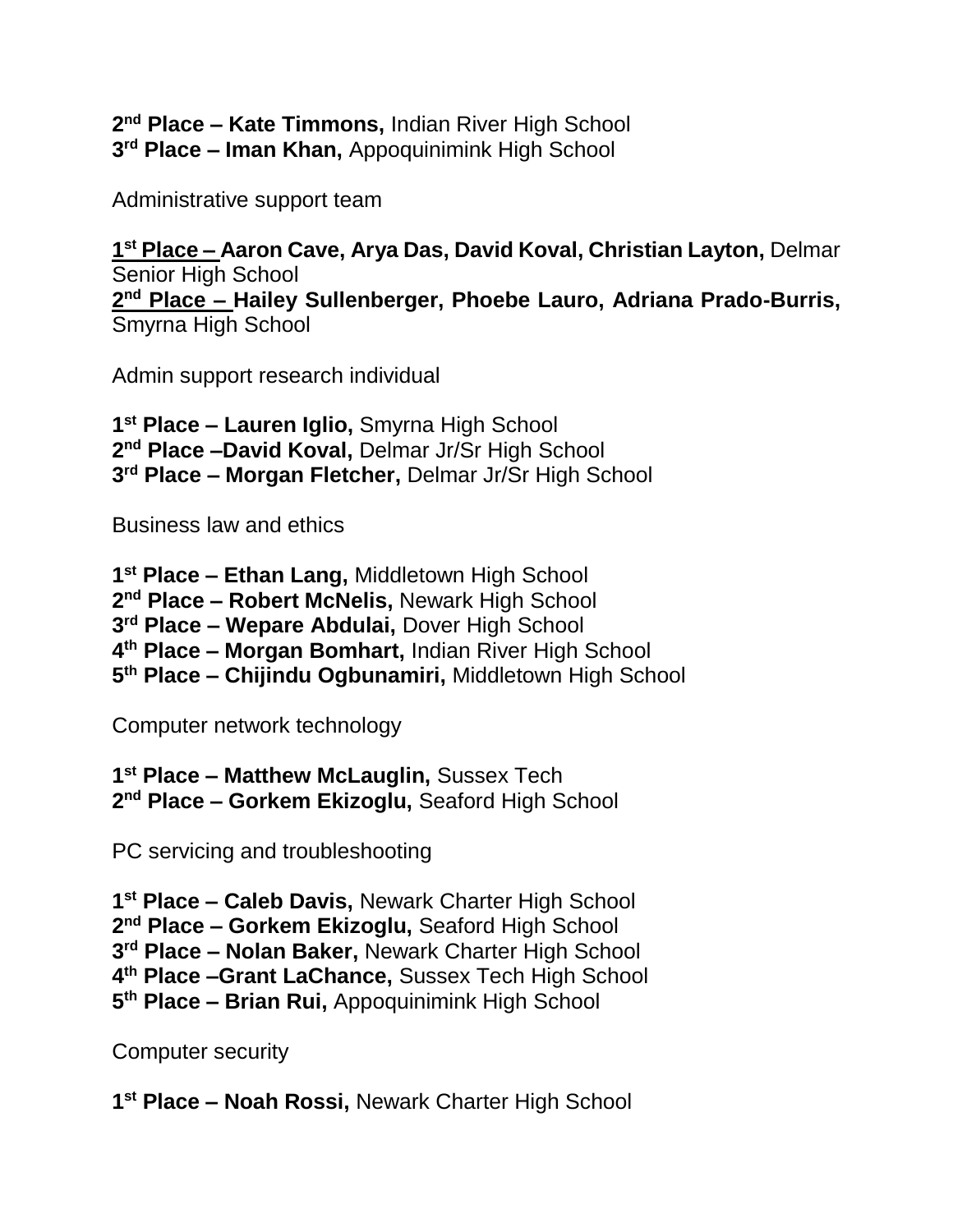**nd Place – Brandon Polite,** Sussex Tech High School

**rd Place – Will Adkins,** Delmar High School

**th Place – Brandon Lara-Robles,** Seaford High School

**th Place – Sharanjit Singh,** Appoquinimink High School

Fundamental desktop publishing

 **st Place – Torey Simpson,** Lake Forest High School **nd Place – Axel Castro,** DelCastle Technical High School **rd Place – Christian Layton,** Delmar Senior High School **th Place –Erandy Cruz,** DelCastle Technical High School **th Place – Ged Pearson,** Seaford Senior High School

Fundamentals of web design

 **st Place – Benjamin Stewart,** Appoquinimink High School **nd Place – Joseph Koski,** Sussex Central High School **rd Place – Kerrance Dai,** Caesar Rodney High School **th Place – Gabrielle Cassell,** MOT Charter High School **th Place – Adelina Smith,** Smyrna High School

Graphic design promotion

**1st Place – Ryan Connor,** Newark Charter High School **2nd Place – Maria Eppler,** Newark High School **3rd – Dominik Gul,** Newark Charter High School

Digital media production

 **st Place – Marley Fishburn,** Seaford High School **nd Place – Thomas Stewart,** Appoquinimink High School **rd Place – Aaron Cave,** Delmar Jr/Sr High School

Video production team

 **st Place – Kayla Harant, Jabes Lopez, Josue Lopez, Dane Shuart,** Indian River High

**nd Place – Noah Rossi, Benjamin Caruccio,** Newark Charter School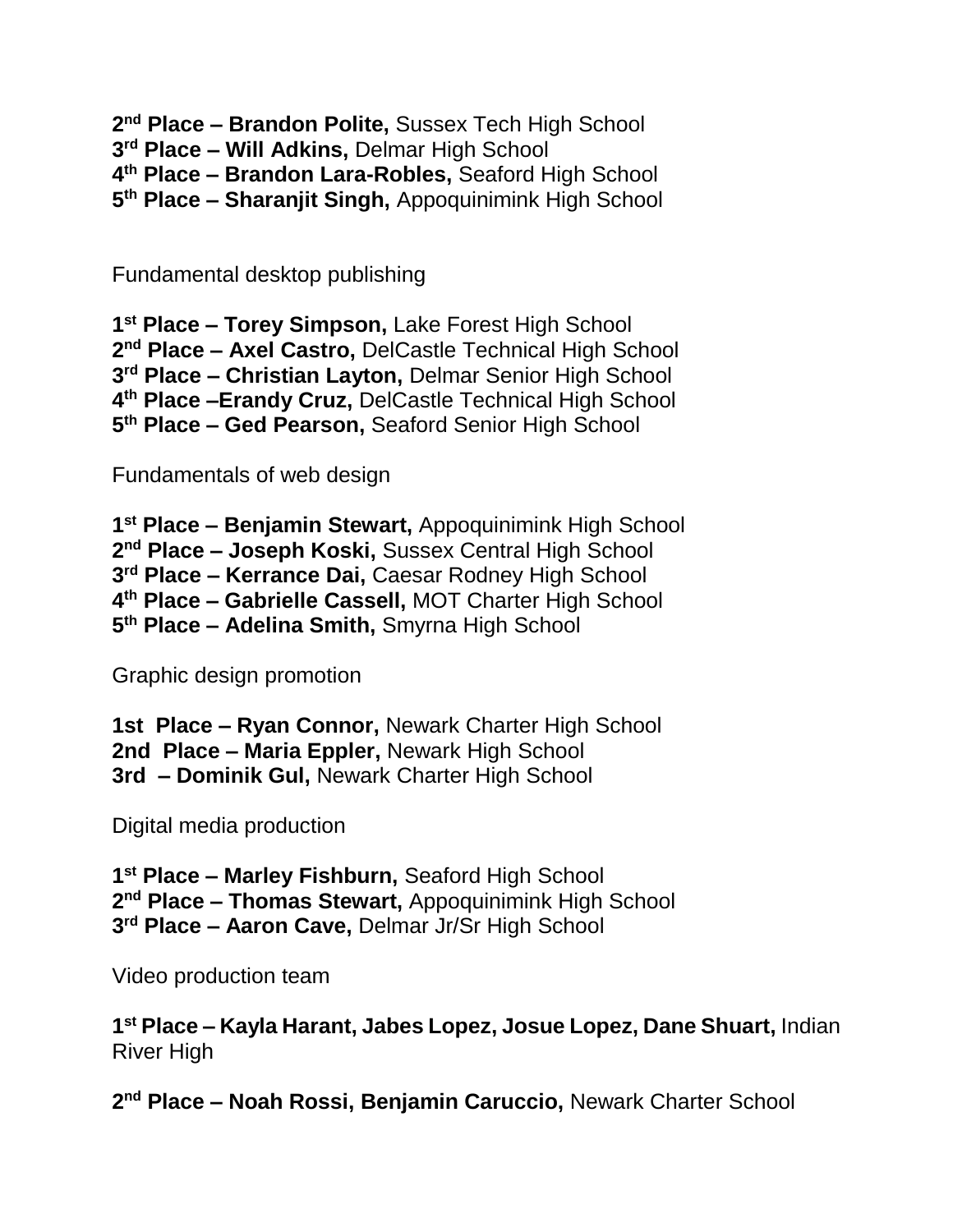Website design team

**1 st Place – Dominik Gul, Alex Esenyan, Jakub Gul,** Newark Charter **School 2 nd Place – Hannah Kim, Sofia Monarski, Kavya Beldona, Gwenolyn Ryan,** Newark Charter School

Global marketing team

**1 st Place – Rachel Brzezicki, Rachel Taylor,** Lake Forest High School **2 nd Place – Seth Hitch, Isabel Koval, Daniel Koval, Riddhi Patel,** Delmar Jr/Sr High School

Entrepreneurship

**1 st Place –Megan Chen,** Newark Charter **2 nd Place – Daniel Koval,** Delmar High School **3rd Place- Raven West,** Seaford High School

Small business management

**1 st Place – Anthony Buscemi, Chris Desir, Tyler Yeomans, Victoria Lichak,** Smyrna High School **2 nd Place – Deena Johnson, Alex Mergner, Trey Lodge, Dominic Piper,**  Milford High School

Interview skills

**1 st Place – Iman Jervey,** DelCastle Technical High School **2 nd Place – Ryan Sosnoski,** Sussex Central High School **3 rd Place – Caden Dickerson,** Seaford High School

Advanced interview skills

**1 st Place – Mikayla Smith,** Lake Forest High School **2 nd Place – Lauren Iglio,** Smyrna High School **3 rd Place – Kaylah Briscoe,** Smyrna High School

Extemporaneous speech